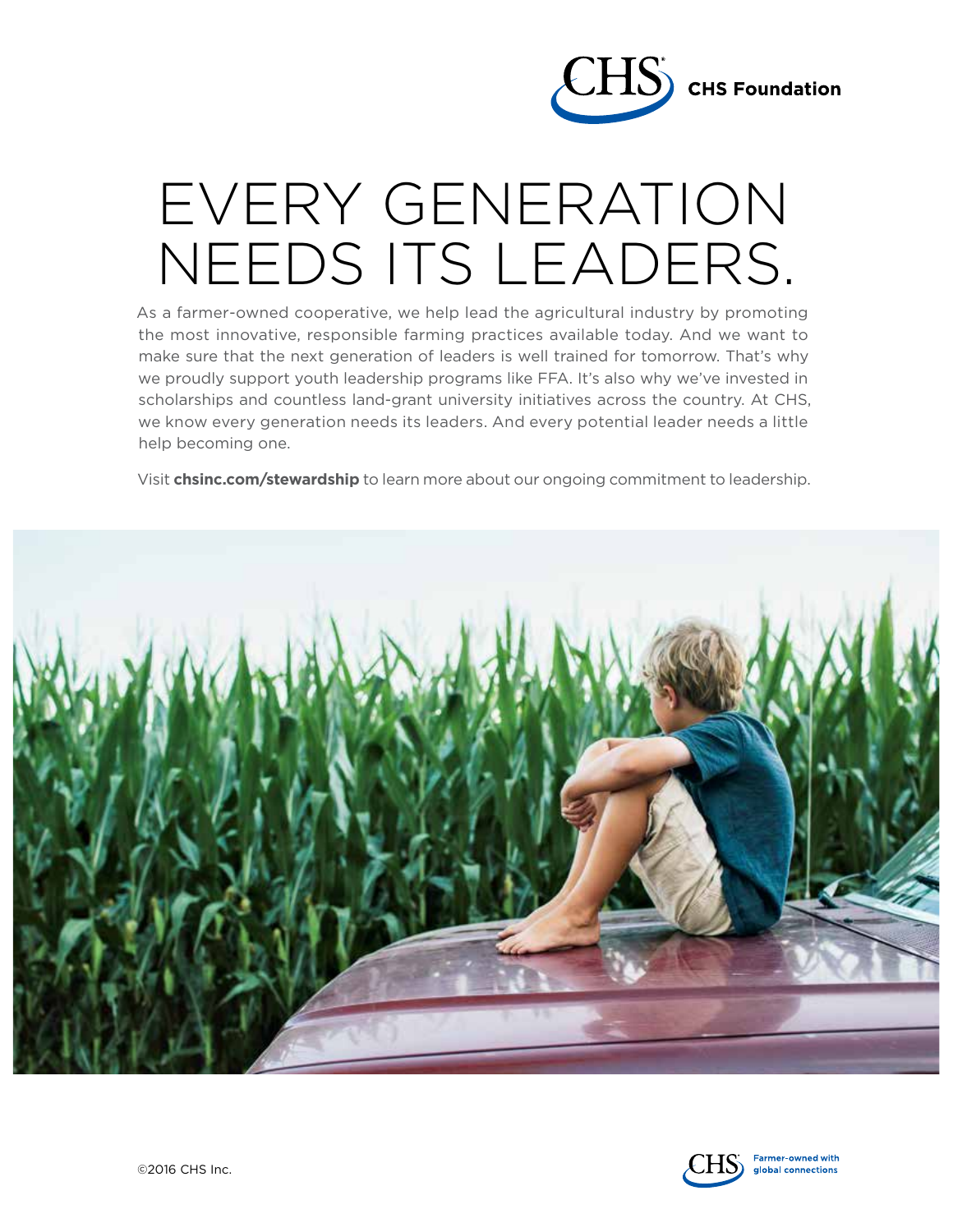

## **Realize the Hidden Value**

**Optimize nutrition. Optimize** health. Optimize performance. For 25 years, Novus has helped the world's leading food producers find the hidden<br>value in their operations.

Visit www.novusint.com.

NOVUS